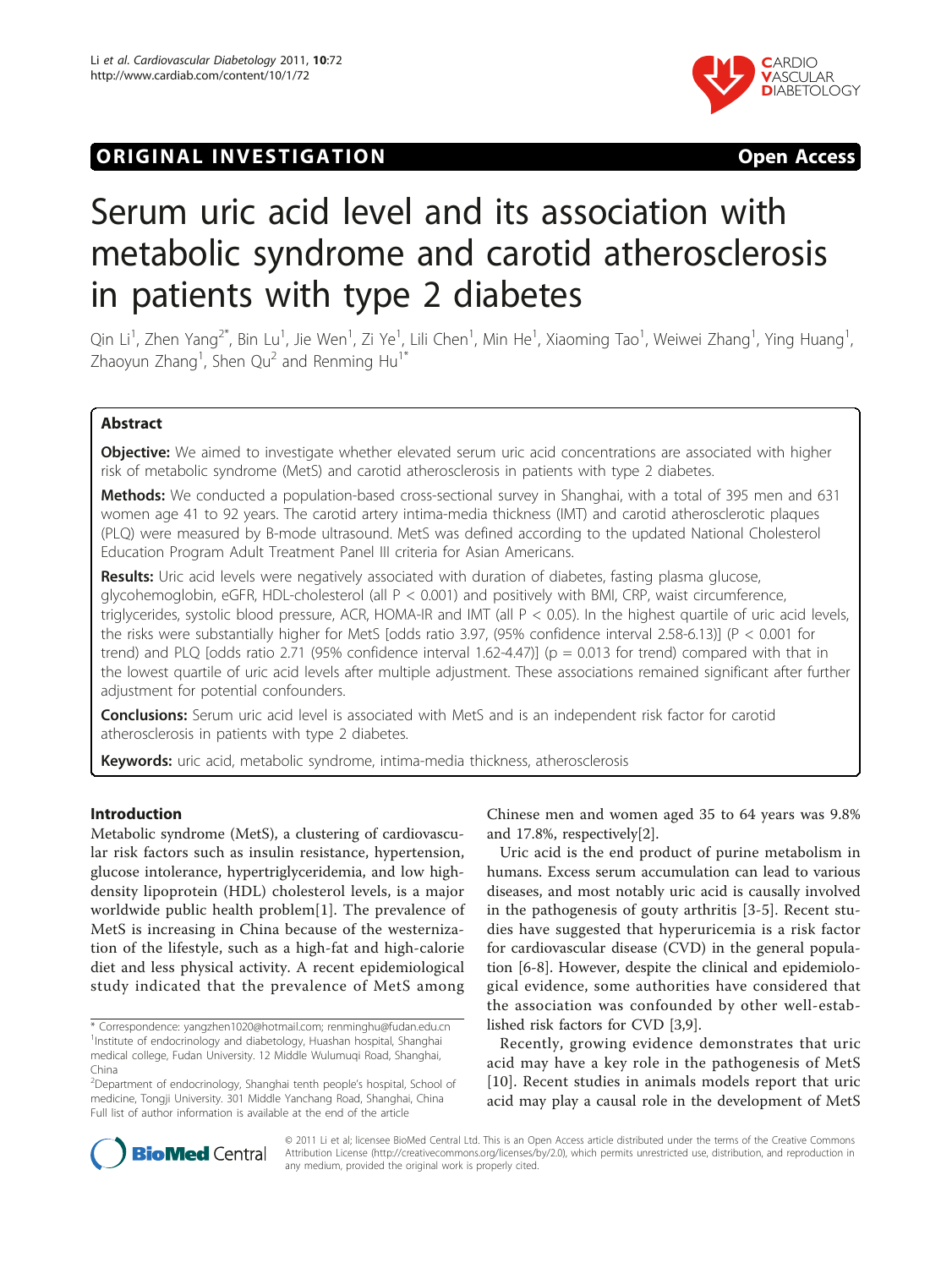and decreasing uric acid levels can prevent or reverse features of the MetS [[11\]](#page-6-0).

Although previous studies have analyzed the independence of the relationship between uric acid and MetS and carotid atherosclerosis, thus far, few have examined in type 2 diabetes and there is a scarcity of data evaluating the effect of MetS on the association between serum uric acid and carotid atherosclerosis. In this study, we aimed to investigate the association between the serum uric acid and MetS and carotid atherosclerosis in patients with type 2 diabetes.

#### Methods

#### Study subjects

A cross-sectional study to evaluate the prevalence of diabetic complications in Chinese patients aged over 30 and diagnosed with type 2 diabetes was planned in downtown Shanghai. The details of the study design have been described previously[[12\]](#page-6-0). In brief, the study was conducted from February to July 2004. 20 residential areas administered by 20 residents' committees were sampled randomly in the central area of Shanghai. Questionnaires to identify diabetes history were sent to every household in the 20 residential areas and collected by primary care clinicians and endocrinologists. A total of 1120 Chinese patients diagnosed with type 2 diabetes were identified via the questionnaire. Finally, 1039 Chinese patients diagnosed with type 2 diabetes were enrolled in our study. After excluding those who did not have serum uric acid data  $(n = 13)$ , 1026 individuals (395 men and 631 women) were eligible for the present analysis. The study was approved by the Institution Review Board of the Huashan Hospital, and written informed consents were obtained from all participants.

#### Laboratory measurements

Overnight fasting blood samples were collected in tubes containing liquid EDTA, centrifuged at 4°C, and stored at -80°C until analysis. The measurements of total cholesterol, HDL-cholesterol, low-density lipoprotein (LDL) cholesterol, triglycerides, glucose, insulin, creatinine, and C-reactive protein (CRP) were previously described [[12,13](#page-6-0)]. Insulin resistance was estimated using homeostasis model assessment index-insulin resistance (HOMA-IR) [[14\]](#page-6-0). A sterile, random-spot urine sample was used to measure the albumin/creatinine ratio (ACR). We used the modification of diet in renal disease (MDRD) equation re-calibrated for Chinese to estimate eGFR expressed in ml/min/1.73 m<sup>2</sup>: eGFR = 186  $\times$  [SCR  $\times$  0.011]<sup>-1.154</sup>  $\times$  [age]<sup>-0.203</sup>  $\times$  [0.742 if female]  $\times$  1.233, where SCR is serum creatinine expressed as μmol/l and 1.233 is the coefficient for Chinese.

#### Carotid ultrasonography

Carotid ultrasonography was performed using an Acuson Sequoia 512. Trained and certified sonographers conducted the examination. The ultrasound scanning protocol in our study was modified in terms of procedures used in previous studies [[15](#page-6-0)-[17](#page-6-0)]. Computerassisted edge-detection software was not used for measurement of carotid intima-media thickness (IMT). A lateral view of bilateral images of common carotid arteries (1 cm proximal to the dilatation of the carotid bulb), carotid bulb (identified by the loss of the parallel wall present in the common carotid artery) and internal carotid artery (1 cm distal to the tip of the flow divider that separates the external and internal carotid arteries) was obtained. Sonographers recorded the images and completed ultrasound readings. IMT is the distance between the lumen-intima interface and the mediaadventitia interface [[18\]](#page-6-0). Common carotid artery IMT was defined as the mean of the maximum IMT in both right and left sides of common carotid artery.

The plaque of carotid artery (common carotid artery, carotid bulb and internal carotid artery) is defined as a localized protrusion of the internal part of the vessel wall into the lumen of 50% of the surrounding IMT value. Plaque presence was defined as ≥1 plaque in any of the carotid arteries [[19\]](#page-6-0).

#### Definition of MetS

The MetS was defined based on the updated National Cholesterol Education Program Adult Treatment Panel III criteria for Asian-Americans[[20\]](#page-6-0): (1) as presenting at least three of the following components: 1) waist circumferences 90 cm or greater in men or 80 cm or greater in women; 2) triglycerides 1.7 mmol/liter or greater; 3) HDL cholesterol less than 1.03 mmol/liter in men or less than 1.30 mmol/liter in women; 4) blood pressure 130/85 mm Hg or greater or current use of antihypertensive medications; or 5) fasting plasma glucose (FPG) 5.6 mmol/liter or greater or previously diagnosed type 2 diabetes or on oral antidiabetic agents or insulin.

#### Statistical analysis

Normally distributed data were expressed as means ± SD, whereas variables with a skewed distribution were reported as median (interquartile range) and log transformed to approximate normality before analysis. Categorical variables were represented by frequency and percentage. Analysis of covariance for continuous variables and multivariate logistic regression analysis for categorical variables were applied for the comparison according to uric acid quartiles. Analysis of covariance was used to compare uric acid levels between genders.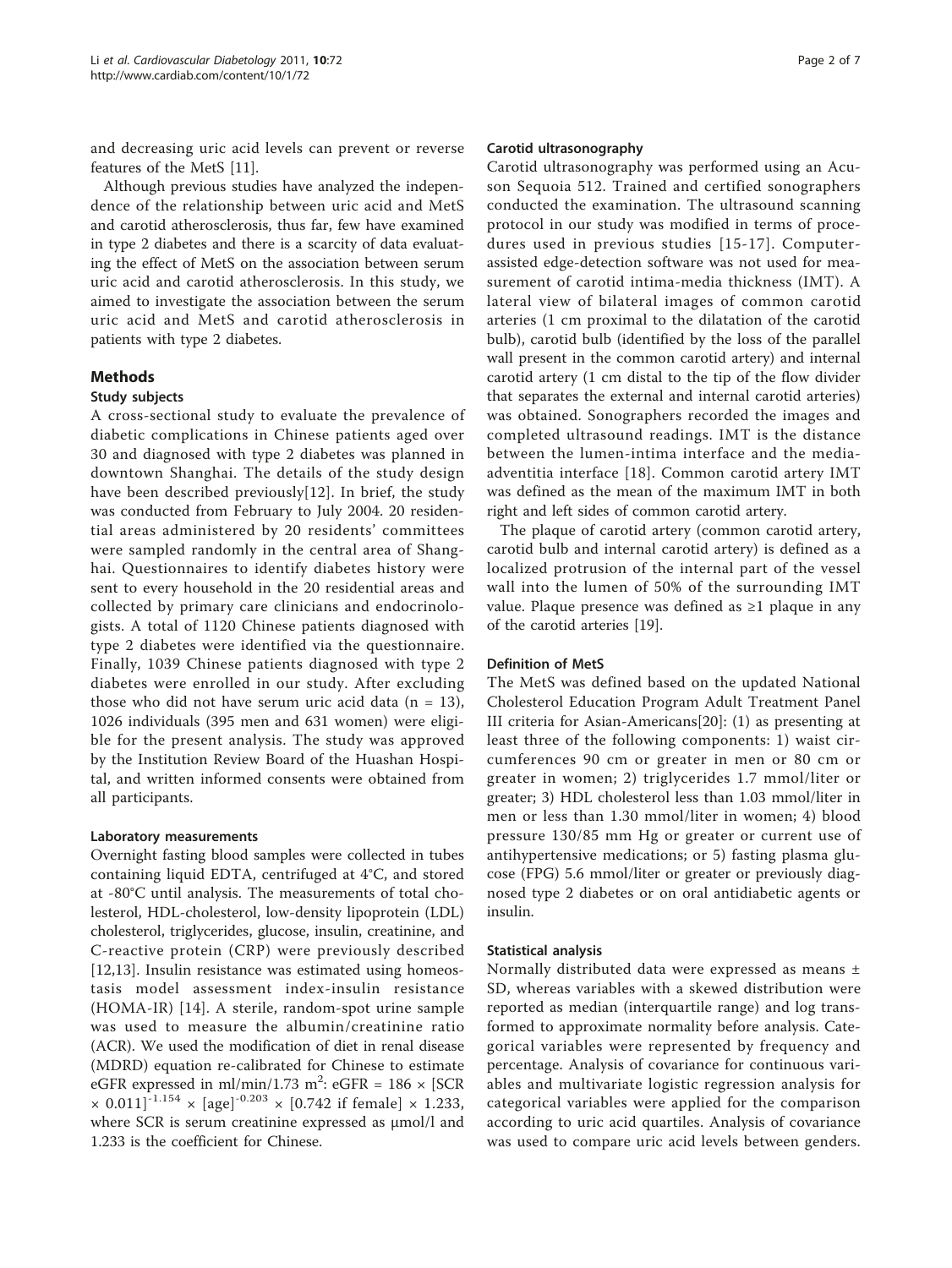Correlation coefficients between uric acid and metabolic features were calculated by partial correlation analysis on ranks (Spearman correlation). Serum uric acid levels were depicted according to the number of MetS components using linear regression model. Multivariate logistic regression models were used to estimate the odds ratios (ORs) for MetS. Potential confounding variables including age, gender, smoking, alcohol drinking, self-reported CVD, family history of diabetes, eGFR,  $HbA_{1C}$ , CRP, HOMA-IR and body mass index (BMI) were controlled in the regression models. Data management and statistical analysis were performed using SPSS version 13.0 for Windows (SPSS, Chicago, IL, USA). P < 0.05 was considered statistically significant.

#### Results

#### Characteristics of participants according to serum uric acid quartiles

We identified 1026 patients with type 2 diabetes with a mean age of  $65.57 \pm 11.70$  years. At the time of uric acid determination, history of hypertension was documented in 761 patients (74.2%) and CVD in 200 patients (19.5%). Baseline demographic and medical characteristics for both genders combined and divided by uric acid quartiles are illustrated in Table [1](#page-3-0). When analyzed by quartiles of uric acid levels, the patients with higher uric acid were more likely to be male and smokers (both P < 0.05). With respect to metabolic parameters, the patients in the higher uric acid quartiles exhibited higher levels of systolic blood pressure, BMI, waist circumference, HOMA-IR, CRP, IMT, creatinine, ACR and triglycerides (all  $P < 0.05$ ). In contrast, the patients with higher uric acid levels displayed shorter duration of diabetes and lower levels of FPG,  $HbA_{1C}$ , eGFR and HDL cholesterol (all  $P < 0.001$ ).

#### Association between serum uric acid and MetS

Partial correlation analysis demonstrated strong correlation between uric acid and BMI, waist circumference, HOMA-IR, CRP, TG and HDL cholesterol among various metabolic features (Table [2\)](#page-4-0).

Remarkably, serum uric acid levels increased gradually with increasing number of MetS components (Figure [1](#page-4-0)). The mean values (SE) of uric acid concentrations significantly increased for those with one to five components were 246.67 (7.89), 268.31 (4.37), 277.91 (4.28), 303.35 (4.56), and 330.35 (6.70) μmol/L, respectively, after adjustment for age, gender, creatinine, alcohol drinking, smoking, duration of diabetes, self-reported CVD and family history of diabetes.

As presented in Table [3,](#page-5-0) the ORs for MetS were higher with increasing uric acid quartiles ( $P < 0.001$  for trend). In the highest uric acid quartile, the ORs were 3.97 [95% confidence interval (CI) 2.58-6.13] for MetS after adjusting for age, gender, creatinine, alcohol drinking, smoking, duration of diabetes and family history of diabetes.

## Association between serum uric acid and carotid atherosclerosis

Partial correlation analysis demonstrated a significant correlation between uric acid and IMT ( $p = 0.02$ ) (Table [2\)](#page-4-0).

As presented in Table [3,](#page-5-0) the ORs for carotid atherosclerotic plaques (PLQ) were higher with increasing uric acid quartiles ( $p = 0.013$  for trend). In the highest uric acid quartile, the ORs were 2.71 [95% confidence interval (CI) 1.62-4.47] for PLQ after adjusting for age, gender, eGFR, alcohol drinking, smoking, duration of diabetes and family history of diabetes.

## Effect of MetS on the association between serum uric acid and PLQ

After adjusting for age, gender, eGFR, alcohol drinking, smoking, duration of diabetes and family history of diabetes, MetS was associated with the PLQ with an odds ratio of 2.24 (95% CI 1.34-3.57, P < 0.001). Thus, we next investigated the association between serum uric acid and PLQ according to the status of MetS. After adjusting for age, gender,  $HbA_{1C}$ , BMI, systolic blood pressure, diastolic blood pressure, FPG, alcohol drinking, smoking, duration of diabetes and family history of diabetes, in the highest uric acid quartile, the ORs were 1.85 (95% CI 1.14-2.83, p = 0.023) for carotid plaque in subjects without MetS and 3.07 (95% CI 1.25-6.42) in subjects with MetS.

#### Serum uric acid level and glucose control

Hyperglycaemia as reflected by mean  $HbA_{1C}$  levels was associated with lower serum uric acid levels. As summarized in Table [1](#page-3-0), the patients with higher uric acid levels displayed lower  $HbA_{1C}$  and fasting glucose levels (both  $P < 0.001$ ). HbA<sub>1C</sub> and FPG were negatively correlated with serum uric acid (Table [2](#page-4-0)). Moreover, we also observed that serum uric acid levels were negatively related to the duration of diabetes ( $P < 0.001$ ).

## **Discussion**

In the present study, we found that serum uric acid levels showed association with the risk of MetS and carotid atherosclerosis from the cross-sectional data in type 2 diabetes. Moreover, these associations are independent of lifestyle factors, eGFR, duration of diabetes, family history of diabetes and remarkably, CRP,  $HbA_{1C}$ , HOMA-IR and BMI.

Possible associations between uric acid and MetS were evaluated in some studies [[10,21](#page-6-0)]. We also observed that the ORs were substantially higher for MetS [OR 3.97, (95% confidence interval 2.58-6.13)] (P < 0.001 for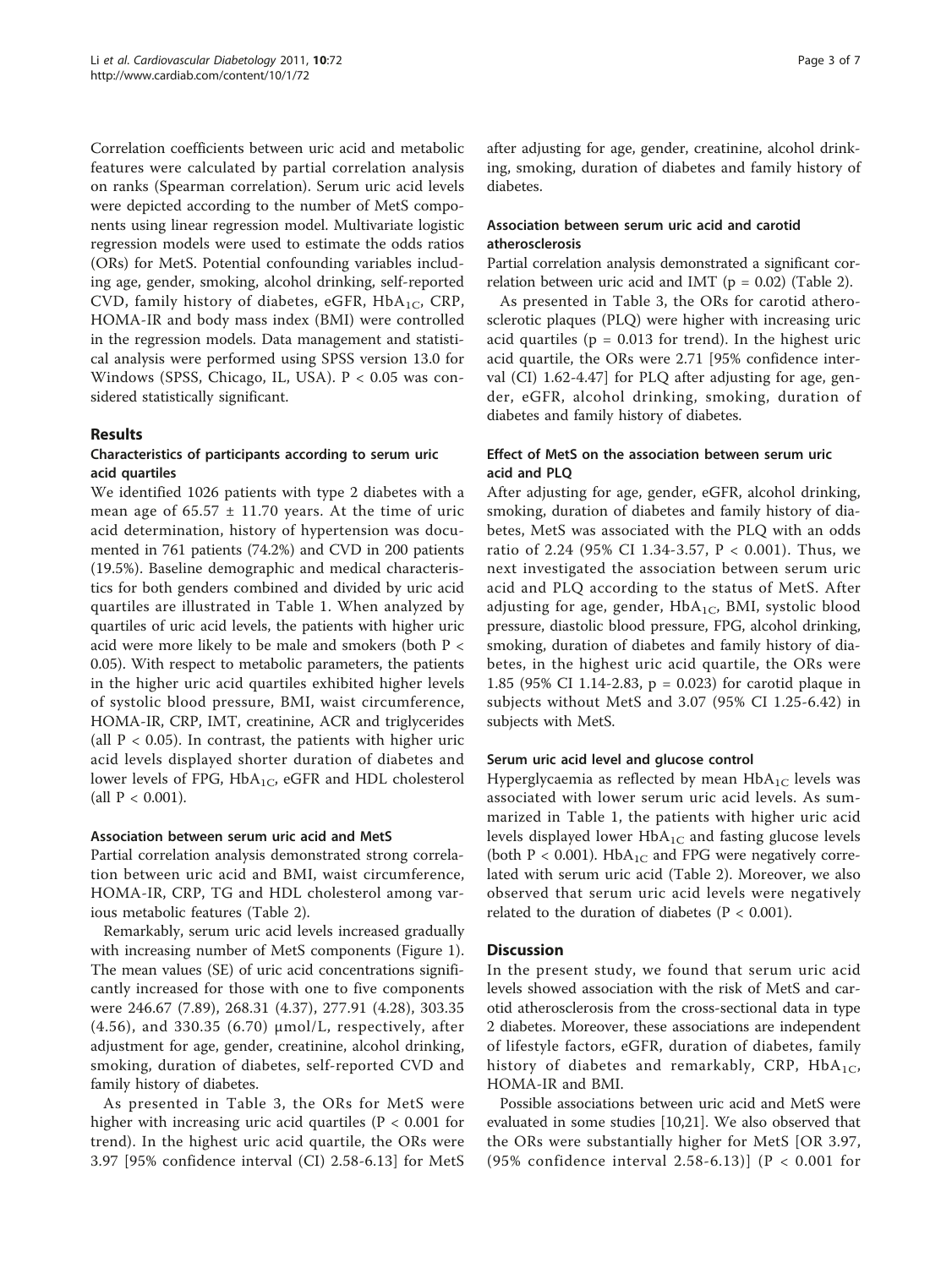| <b>Characteristics</b>                  | Q <sub>1</sub><br>$(n = 256)$<br>$<$ 230 | Q <sub>2</sub><br>$(n = 257)$<br>231-280 | Q <sub>3</sub><br>$(n = 256)$<br>281-330 | Q4<br>$(n = 257)$<br>$\geq$ 331 | $P$ value |
|-----------------------------------------|------------------------------------------|------------------------------------------|------------------------------------------|---------------------------------|-----------|
| MetS (%)                                | 20.3                                     | 35.8                                     | 54.3                                     | 84.8                            | < 0.001   |
| Uric acid (µmol/L)                      | 200 (190-220)                            | 260 (250-270)                            | 310 (300-320)                            | 390 (350-430)                   | < 0.001   |
| Age (yr)b                               | $65.28 \pm 11.27$                        | $66.57 \pm 10.28$                        | $65.09 \pm 12.35$                        | $67.52 \pm 11.84$               | 0.065     |
| Male <sup>b</sup>                       | 73 (28.29)                               | 91 (30.33)                               | 92 (41.81)                               | 139 (56.05)                     | < 0.001   |
| Smoking (yes)                           | 47 (18.22)                               | 47 (15.67)                               | 52 (23.64)                               | 63 (25.40)                      | 0.017     |
| Alcohol (yes)                           | 27 (10.47)                               | 27 (9.00)                                | 31 (15.50)                               | 38 (15.32)                      | 0.084     |
| Duration of diabetes (yr)               | $9.72 \pm 7.84$                          | $7.74 \pm 7.04$                          | $7.24 \pm 6.69$                          | $6.75 \pm 6.56$                 | < 0.001   |
| Self-reported CVD <sup>c</sup>          | 49 (18.99)                               | 62 (20.67)                               | 49 (22.27)                               | 59 (23.79)                      | 0.587     |
| Family history of diabetes <sup>d</sup> | 112 (43.41)                              | 119 (39.67)                              | 74 (33.64)                               | 84 (33.87)                      | 0.068     |
| SBP (mmHg)                              | 138.44 ± 20.68                           | 139.92 ± 19.82                           | $140.86 \pm 22.00$                       | $142.31 \pm 20.05$              | < 0.001   |
| DBP (mmHg)                              | 80.71 ± 10.54                            | $82.57 \pm 10.92$                        | $82.14 \pm 12.18$                        | $82.38 \pm 10.69$               | 0.207     |
| BMI ( $kg/m2$ )                         | $24.21 \pm 3.39$                         | $24.91 \pm 3.23$                         | $25.40 \pm 3.47$                         | $25.97 \pm 3.39$                | < 0.001   |
| Waist circumference (cm)                | $81.74 \pm 9.68$                         | $83.62 \pm 8.50$                         | $86.05 \pm 9.32$                         | $87.67 \pm 8.88$                | < 0.001   |
| Waist to hip ratio                      | $0.86 \pm 0.08$                          | $0.87 \pm 0.06$                          | $0.88 \pm 0.06$                          | $0.89 \pm 0.06$                 | 0.176     |
| Glucose (mmol/L)                        | 9.25(7.20-12.30)                         | 7.70(6.40-9.60)                          | 7.80(6.60-9.70)                          | 7.30(6.23-8.80)                 | < 0.001   |
| Insulin $(\mu U/mL)^e$                  | 9.93 (5.85-15.06)                        | 11.06 (6.93-17.26)                       | 12.40 (7.93-18.24)                       | 13.19 (8.80-20.13)              | 0.143     |
| HOMA-IR <sup>e</sup>                    | 3.91 (2.28-6.70)                         | 3.98 (2.36-7.21)                         | 4.40 (2.62-7.38))                        | 4.44 (2.63-6.55)                | 0.028     |
| CRP                                     | 1.92 (0.95-4.35)                         | 1.98 (0.71-4.92)                         | 2.33 (0.73-5.24)                         | 3.59 (0.81-8.87)                | < 0.001   |
| IMT (mm)                                | $0.82 \pm 0.21$                          | $0.85 \pm 0.22$                          | $0.86 \pm 0.26$                          | $0.93 \pm 0.29$                 | 0.016     |
| $HbA_{1}$ (%)                           | $7.91 \pm 1.94$                          | $7.10 \pm 1.59$                          | $6.96 \pm 1.42$                          | $6.93 \pm 1.36$                 | < 0.001   |
| Creatinine (µmol/L)                     | $60.67 \pm 13.14$                        | $65.22 \pm 19.63$                        | $67.35 \pm 15.50$                        | $81.09 \pm 28.75$               | < 0.001   |
| eGFR $(mI/min/1.732)$                   | $132.5 \pm 25.5$                         | $125.2 \pm 25.4$                         | $122.5 \pm 26.7$                         | $108.3 \pm 31.2$                | < 0.001   |
| ACR (mg/mmol)                           | 2.45 (1.25-6.04)                         | 2.80 (1.35-9.59)                         | 3.02 (1.54-8.11)                         | 3.52 (1.74-8.94)                | 0.022     |
| Triglycerides (mmol/L) <sup>e</sup>     | 1.41 (0.97-1.91)                         | 1.56 (1.09-2.23)                         | $1.67(1.17-2.41)$                        | 1.84 (1.28-2.64)                | < 0.001   |
| Total cholerterol (mmol/L)              | $5.32 \pm 0.07$                          | $5.37 \pm 0.07$                          | $5.44 \pm 0.08$                          | $5.33 \pm 0.07$                 | 0.623     |
| LDL cholesterol (mmol/L)                | $2.99 \pm 0.90$                          | $3.04 \pm 0.84$                          | $3.11 \pm 0.86$                          | $3.07 \pm 0.85$                 | 0.189     |
| HDL cholesterol (mmol/L)                | $1.47 \pm 0.40$                          | $1.37 \pm 0.36$                          | $1.26 \pm 0.35$                          | $1.14 \pm 0.29$                 | < 0.001   |

<span id="page-3-0"></span>Table 1 Characteristics of study participants according to uric acid quartiles<sup>a</sup>

SBP, systolic blood pressure; DBP, diastolic blood pressure.; IMT, intima-media thickness

a<br>Data are means SD, median (interquartile range), or number (percent); P value was calculated after adjustment for age, gender.

<sup>b</sup>Not adjusted for itself.

<sup>c</sup>Self-reported CVD including stroke and coronary heart disease.

dParents or siblings had a history of diabetes.

<sup>e</sup>These variables were log transformed before analysis.

trend) and PLQ [OR 2.71 (95% confidence interval 1.62- 4.47)] ( $p = 0.013$  for trend) in the highest serum uric acid quartile compared with those in the lowest quartile. In addition, we observed the serum uric acid concentration increased monotomically with the number of MetS components ( $P < 0.001$  for trend). However, the underlying mechanisms of these associations are still largely unknown although much research has been done in this area. Recent studies indicate that hyperuricemia may be partially responsible for the proinflammatory endocrine imbalance in the vascular smooth muscle cells and adipose tissue, which is an underlying mechanism of the low-grade inflammation and insulin resistance in subjects with the CVD and MetS [[22](#page-6-0),[23](#page-6-0)]. Lowering uric acid in mice by allopurinol could improve the proinflammatory endocrine imbalance in the adipose tissue by reducing production of monocyte chemoattractant protein-1 (MCP-1) and increasing production of adiponectin. In addition, lowering uric acid in obese mice decreased macrophage infiltration in the adipose tissue and reduced insulin resistance [[21\]](#page-6-0). Moreover, uric acid has also been shown to induce production of interleukin 1 $\beta$ , interleukin 6, tumor necrosis factor  $\alpha$  in human mononuclear cells, and CRP in cultured human vascular cells[\[24\]](#page-6-0), all these have been suggested that uric acid may have some interaction with other inflammatory cytokines. In line with views, we observed significant correlation between serum uric acid and CRP levels even after adjustment for other potential confounders (r  $= 0.08$ ,  $p = 0.01$ ). Furthermore, we also observed that CRP increased with serum uric acid quartiles in this study ( $P < 0.001$ ), which indicate that uric acid is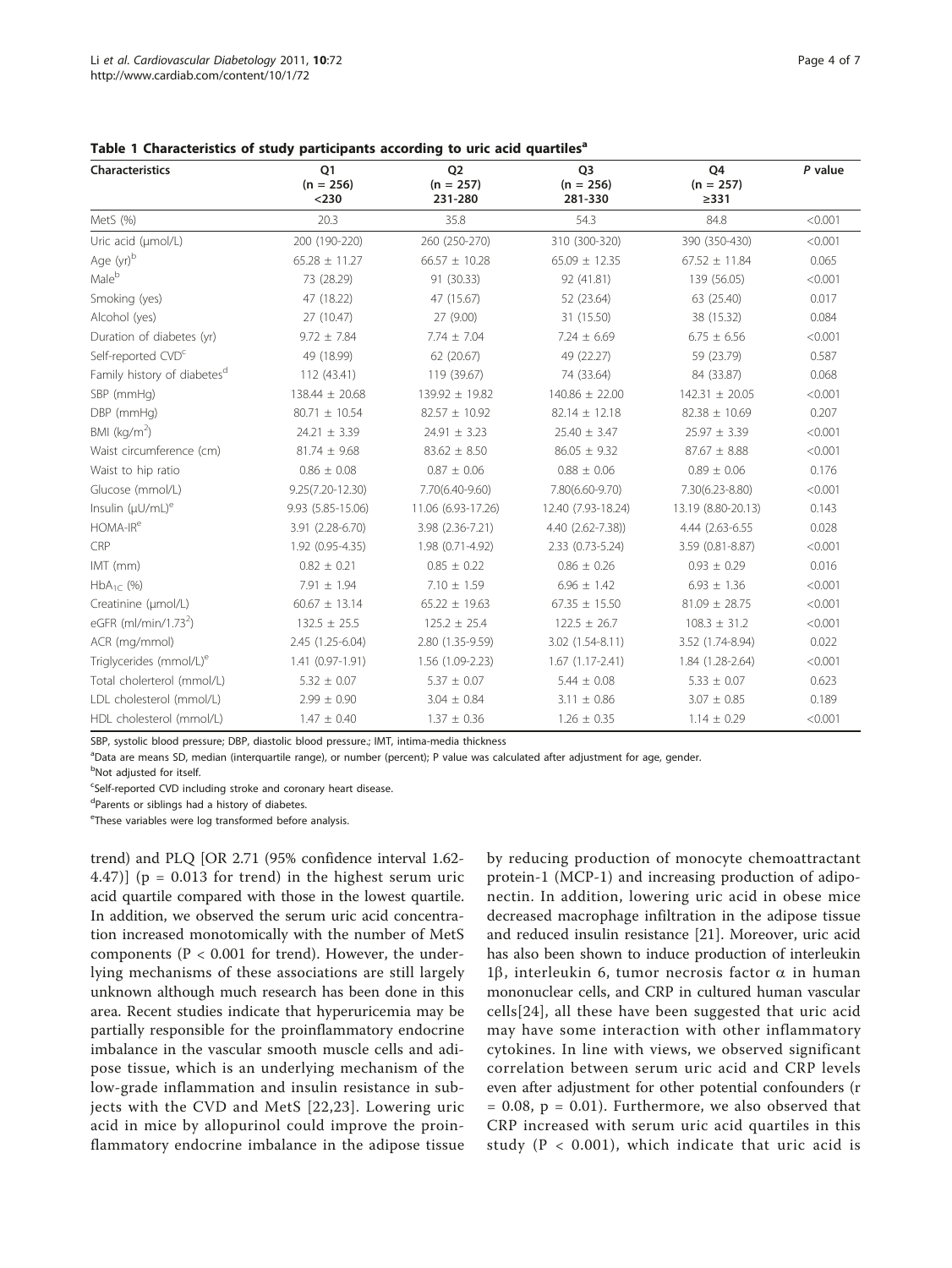<span id="page-4-0"></span>Table 2 Correlation between serum uric acid and other parameters in patients with type 2 diabetes<sup>a</sup>

| Variable             | <b>Correlation coefficient</b> | P value |  |
|----------------------|--------------------------------|---------|--|
| Age                  | 0.04                           | 0.19    |  |
| <b>BMI</b>           | 0.15                           | < 0.001 |  |
| Duration of diabetes | $-0.14$                        | < 0.001 |  |
| Waist circumference  | 0.21                           | < 0.001 |  |
| Waist to hip ratio   | 0.08                           | 0.01    |  |
| <b>SBP</b>           | 0.04                           | 0.23    |  |
| <b>DBP</b>           | 0.02                           | 0.48    |  |
| CRP                  | 0.08                           | 0.01    |  |
| Glucose              | $-0.26$                        | < 0.001 |  |
| Insulin              | 0.11                           | < 0.001 |  |
| $HbA_{1C}$           | $-0.24$                        | < 0.001 |  |
| <b>HOMA-IR</b>       | 0.07                           | 0.02    |  |
| <b>IMT</b>           | 0.07                           | 0.02    |  |
| Creatinine           | 0.33                           | < 0.001 |  |
| eGFR                 | $-0.36$                        | < 0.001 |  |
| <b>ACR</b>           | 0.11                           | < 0.001 |  |
| Triglycerides        | $-0.04$                        | 0.20    |  |
| Total cholesterol    | 0.20                           | < 0.001 |  |
| LDL cholesterol      | 0.01                           | 0.80    |  |
| HDL cholesterol      | $-0.33$                        | < 0.001 |  |

IMT, intima-media thickness; SBP, systolic blood pressure; DBP, diastolic blood pressure;

<sup>a</sup>All correlation coefficients were calculated after adjustment for age, gender.

correlated with low-grade systemic inflammatory response and could potentially modulate chronic inflammatory processes[\[25](#page-6-0)]. It is well-known that subclinical inflammation is a risk factor not only for MetS but also for diabetes complications such as CVD and stroke



[[26,27](#page-6-0)]. Taken together, these important and intriguing results suggest that uric acid may play a causal role in the pathogenesis of atherosclerosis and the MetS partially by inflammatory pathway.

Given the serum uric acid levels were significantly associated with atherosclerosis and the MetS[[28,29\]](#page-6-0), it is plausible to consider uric acid as a promising candidate for risk assessment and a potential intervention target for CVD and MetS. Interestingly, in line with our hypothesis, some studies have demonstrated that reducing uric acid by treatment with allopurinol significantly improved endothelial function, peripheral vasodilator capacity and blood flow both locally and systemically, which represent a new potential therapeutic approach [[30-32](#page-6-0)]. Certainly, prospective studies with solid clinical end points are urgently needed to clarify whether a high uric acid level plays a causal role in the development of CVD and MetS.

One of the interesting findings of the present study is the inverse association of serum uric acid with diabetic parameters (duration of diabetes,  $HbA_{1C}$ , FPG). The inverse association of serum uric acid with diabetic parameters is counterintuitive. Historically, the elevated level of uric acid observed in the MetS has been attributed to hyperinsulinemia, since hyperinsulinemia is known to be associated with impaired renal uric acid excretion and hyperuricemia in these patients are likely to be due to retention of uric acid[[33](#page-6-0)]. But here in our current study, the type 2 diabetes patients with a higher  $HbA_{1C}$ , fasting glucose and a longer duration of diabetes are likely to be accompanied by worsening function of beta cells to secrete adequate amounts of insulin. And the inverse relationship between serum uric acid and diabetic parameters (duration of diabetes,  $HbA_{1C}$ , FPG) observed in these diabetic subjects may probably be caused by the increased renal excretion of uric acid in the presence of hyperglycaemia. It is well-known that with the increasing of the duration of diabetes, which is accompanied by worsening of the function of beta cells and deterioration of glycemic control, the rate of renal filtration in patients with diabetes increases gradually. The hyperfiltration state which caused by hyperglycaemia promotes the excretion of uric acid, which partly explain the existence of the inverse relationship between serum uric acid and diabetic parameters. Patients with long-term hyperfiltration state may eventually develop into diabetic nephropathy. Consistent with our hypothesis, we observed that ACR increased and eGFR decreased with serum uric acid quartiles in this study (p values were 0.022 and 3.7  $\times$  10<sup>-5</sup>, respectively).

As a cross-sectional study, there are several limitations. The mechanisms underlying these associations are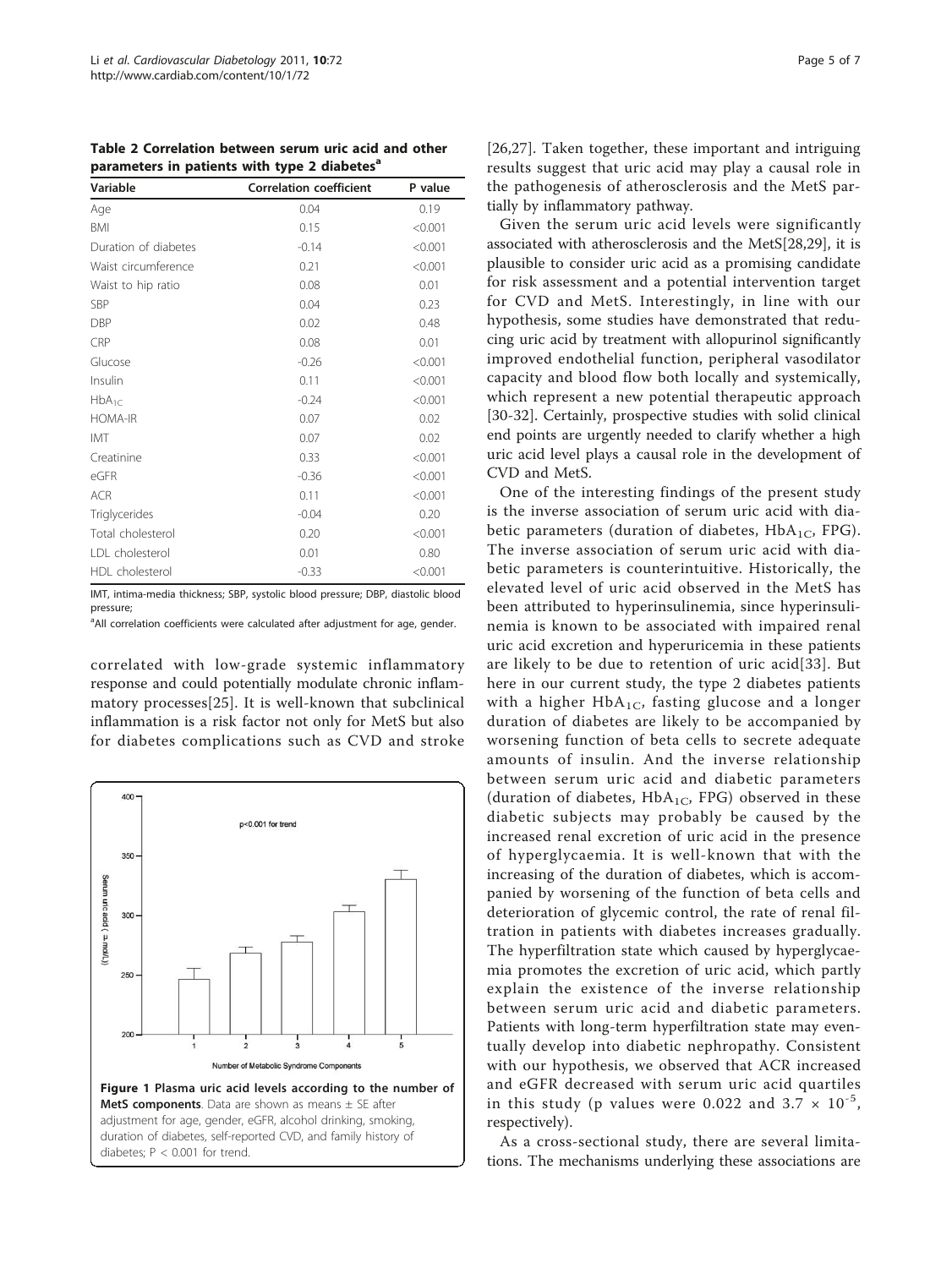|                      | ORs (95% CI)   |                     |                   |                   | P value for trend |
|----------------------|----------------|---------------------|-------------------|-------------------|-------------------|
|                      | Q <sub>1</sub> | Q <sub>2</sub>      | Q <sub>3</sub>    | Q4                |                   |
| MetS                 |                |                     |                   |                   |                   |
| Model 1 <sup>a</sup> | 1.0            | 1.42 (0.99-2.04)    | $2.27(1.51-3.42)$ | $3.97(2.58-6.13)$ | < 0.001           |
| Model 2 <sup>b</sup> | 1.0            | 1.37 (0.95-1.98)    | 2.21 (1.44-3.39)  | $3.65(2.33-5.71)$ | < 0.001           |
| Model 3 <sup>c</sup> | 1.0            | 1.33 (0.88-2.07)    | $2.27(1.36-3.71)$ | 3.77 (2.26-6.29)  | < 0.001           |
| Model 4 <sup>d</sup> | 1.0            | 1.22 (0.82-1.83)    | 1.93 (1.22-3.03)  | 3.26 (2.03-5.25)  | < 0.001           |
| carotid plaque       |                |                     |                   |                   |                   |
| Model 1*             | 1.0            | 1.33 (0.88-1.89)    | 1.89 (1.16-2.85)  | 2.71 (1.62-4.47)  | 0.013             |
| Model $2^+$          | 1.0            | 1.29 (0.82-1.81)    | 1.82 (1.13-2.77)  | 2.53 (1.49-4.13)  | 0.019             |
| Model $3^{\ddagger}$ | 1.0            | $1.22(0.81 - 1.85)$ | 1.68 (1.12-2.58)  | 2.42 (1.40-3.75)  | 0.020             |
| Model 4 <sup>5</sup> | 1.0            | $1.18(0.80-1.76)$   | 1.52 (1.04-2.50)  | 2.21 (1.32-3.49)  | 0.036             |

<span id="page-5-0"></span>

| Table 3 Adjusted ORs and 95% CIs for MetS and carotid plaque according to uric acid quartiles |  |  |  |
|-----------------------------------------------------------------------------------------------|--|--|--|
|-----------------------------------------------------------------------------------------------|--|--|--|

<sup>a</sup>Model 1 adjusted for age and gender.

bModel 2 further adjusted for alcohol drinking, smoking, duration of diabetes, and family history of diabetes.

 $\epsilon$ Model 3 further adjusted for eGFR, CRP, HbA<sub>1C</sub> and HOMA-IR.

d Model 4 further adjusted for BMI.

\*Model 1 adjusted for age and gender.

† Model 2 further adjusted for alcohol drinking, smoking, duration of diabetes, and family history of diabetes.

 $^{\ddagger}$ Model 3 further adjusted for eGFR, CRP, HbA<sub>1C</sub> and HOMA-IR.

ξ<br>Model 4 further adjusted for BMI and MetS.

still to be explored. The present findings are inherently limited in the ability to eliminate causal relationships between uric acid and MetS. Although most potential confounders were carefully controlled, since some of the study patients had several risk factors including hypertension and dyslipidemia, we could not eliminate the possible effect of underlying diseases and medications used for these diseases on the present findings. Further prospective population-based trials are needed to investigate the mechanisms in order to answer these questions.

In conclusion, our data indicate that serum uric acid levels are significantly associated with MetS and carotid atherosclerosis in patients with type 2 diabetes, even after adjustment for other potential confounders. Furthermore, our findings suggest that the observed association between uric acid and carotid atherosclerosis may be attributed to metabolic syndrome-dependent and -independent mechanisms. Prospective studies are required to assess the time course and causal relevance of serum uric acid in the development of MetS and carotid atherosclerosis in patients with type 2 diabetes.

#### Conflict of interests statement

The authors declare that they have no competing interests.

#### Acknowledgements

This work was supported by the National Natural Science Foundation of China (81000344, 81070238, 81030014), Shanghai Education Committee Foundation (11ZZ33), Shanghai Pujiang Foundation(PJ1408400), Shanghai Science and Technology Commission (08JC1403200, 09DZ1950200), the National High Technology Research and Development Program ("863"

Program) of China (2009AA022704), China Postdoctoral Science Foundation (20080440078), and Shanghai Postdoctoral Scientific Program (09R21411600).

#### Author details

<sup>1</sup>Institute of endocrinology and diabetology, Huashan hospital, Shanghai medical college, Fudan University. 12 Middle Wulumuqi Road, Shanghai, China. <sup>2</sup> Department of endocrinology, Shanghai tenth people's hospital, School of medicine, Tongji University. 301 Middle Yanchang Road, Shanghai, China.

#### Authors' contributions

ZY and RH designed the study; QL, ZY, LC, XT and WZ participated in acquisition of data; JW, ZZ, BL and SQ researched and evaluated the literature; ZY undertook the statistical analysis and QL wrote the first draft of the manuscript. All authors have approved the final manuscript for publication.

Received: 23 July 2011 Accepted: 4 August 2011 Published: 4 August 2011

#### References

- 1. Yamaoka-Tojo M, Tojo T, Takahira N, Matsunaga A, Aoyama N, Masuda T, Izumi T: Elevated circulating levels of an incretin hormone, glucagon-like peptide-1, are associated with metabolic components in high-risk patients with cardiovascular disease. Cardiovascular Diabetology 2010, 9(17).
- 2. Gu DF, Reynolds K, Wu XG, Chen F, Duan XF, Reynolds RF, Whelton PK, He J, Inter ACG: [Prevalence of the metabolic syndrome and overweight](http://www.ncbi.nlm.nih.gov/pubmed/15836888?dopt=Abstract) [among adults in China.](http://www.ncbi.nlm.nih.gov/pubmed/15836888?dopt=Abstract) Lancet 2005, 365(9468):1398-1405.
- 3. Moriarity JT, Folsom AR, Iribarren C, Nieto FJ, Rosamond WD: [Serum Uric](http://www.ncbi.nlm.nih.gov/pubmed/10813506?dopt=Abstract) [Acid and Risk of Coronary Heart Disease: Atherosclerosis Risk in](http://www.ncbi.nlm.nih.gov/pubmed/10813506?dopt=Abstract) [Communities \(ARIC\) Study.](http://www.ncbi.nlm.nih.gov/pubmed/10813506?dopt=Abstract) Annals of Epidemiology 2000, 10(3):136-143.
- 4. So A, Thorens B: [Uric acid transport and disease.](http://www.ncbi.nlm.nih.gov/pubmed/20516647?dopt=Abstract) Journal of Clinical Investigation 2010, 120(6):1791-1799.
- 5. Koenig W, Meisinger C: [Uric acid, type 2 diabetes, and cardiovascular](http://www.ncbi.nlm.nih.gov/pubmed/18223129?dopt=Abstract) [diseases: Fueling the common soil hypothesis?](http://www.ncbi.nlm.nih.gov/pubmed/18223129?dopt=Abstract) Clinical Chemistry 2008, 54(2):231-233.
- 6. Meisinger C, Koenig W, Baumert J, Doring A: Uric acid levels are associated with all-cause and cardiovascular disease mortality independent of systemic inflammation in men from the general population - The MONICA/KORA cohort study. Arteriosclerosis Thrombosis and Vascular Biology 2008, 28(6):1186-1192.